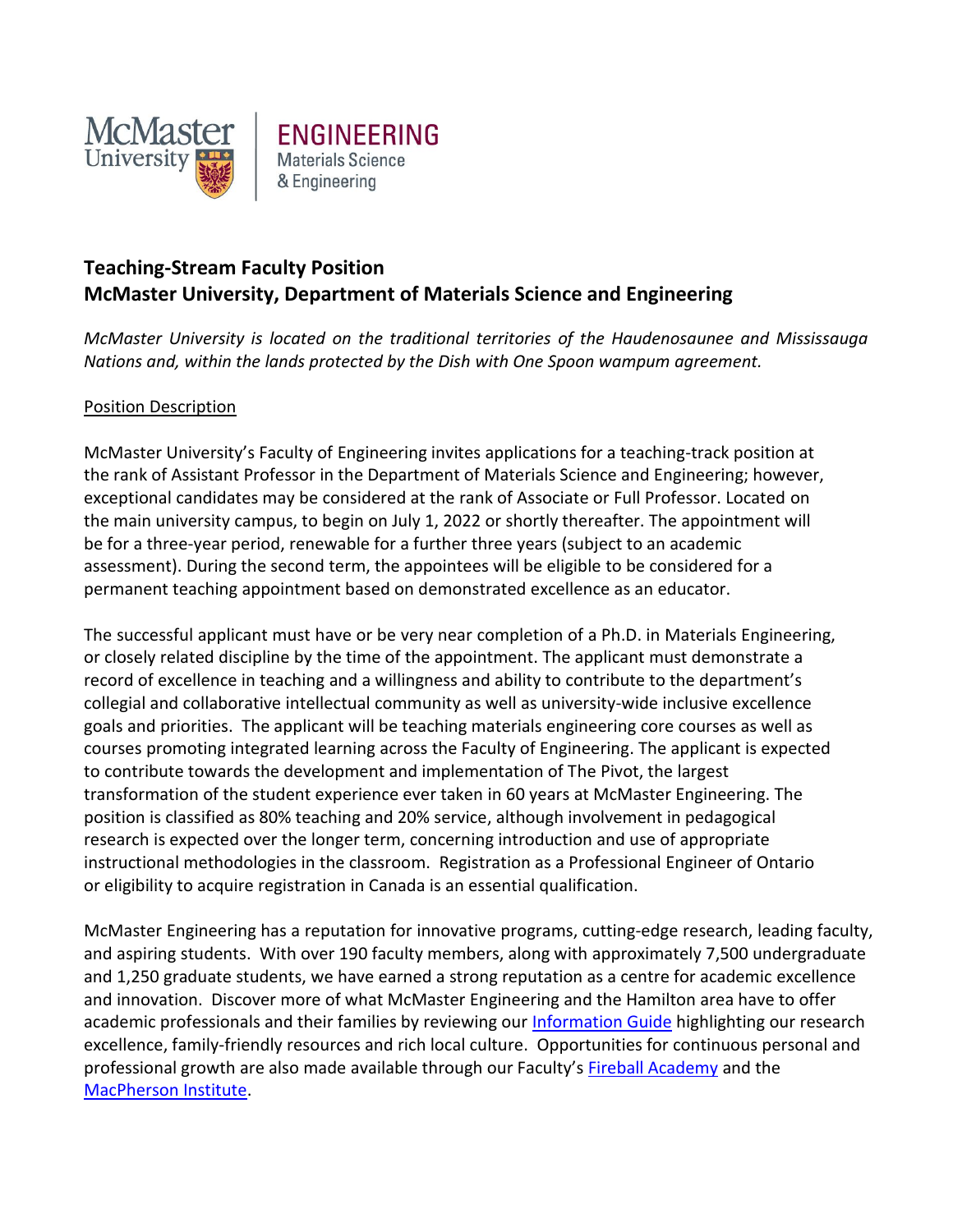## Commitment to Inclusive Excellence

The diversity of our workforce is at the core of our innovation and creativity and strengths our research and teaching excellence. In keeping with its Statement on Building an Inclusive Community with a Shared Purpose, McMaster University strives to embody the values of respect, collaboration, and diversity, and has a strong commitment to employment equity.

The University seeks qualified candidates who share our commitment to equity and inclusion, who will contribute to the diversification of ideas and perspectives, and especially welcomes applications from First Nations, Métis and Inuit peoples, members of racialized communities ("visible minorities"), persons with disabilities, women, and persons who identify as 2SLGBTQ+.

We invite all applicants to complete a brief Diversity Survey as part of the application process. It takes approximately two minutes to complete. All questions are voluntary, with an option to decline to answer. All information collected is confidential and will be used to support efforts to broaden the diversity of the applicant pool and to promote a fair, equitable and inclusive talent acquisition process. Inquiries about the Diversity Survey may be directed to [hr.empequity@mcmaster.ca.](mailto:hr.empequity@mcmaster.ca)

Job applicants requiring accommodation to participate in the hiring process should contact the Office of the Dean of Engineering at 905-525-9140 ext. 24900 to communicate accommodation needs.

## How to Apply:

Please submit the following materials through the University's electronic portal: [www.workingatmcmaster.ca/careers/](http://www.workingatmcmaster.ca/careers/) Job Opening # **44695** by May 22, 2022 to:

Dr. Hatem Zurob, Professor and Chair Department of Materials Science & Engineering McMaster University, JHE-357 Hamilton, ON Canada L8S 4L7

- letter of application demonstrating how the candidate meets the selection criteria outlined above and describing the impact that career interruptions may have had on research productivity
- curriculum vitae
- statement on teaching interests and philosophy (including evidence of teaching effectiveness)
- a description of how you will advance the University's commitment to building an inclusive community and to fostering a culture which embraces and promotes the rich diversity of the campus community (activities may include diversity-related programming, committee work and/or mentoring women and/or other groups that have been historically marginalized or disadvantaged)
- the names and contact information of at least three referees (with postal and email addresses) who are established authorities in the field, who are not in a conflict of interest, and at least